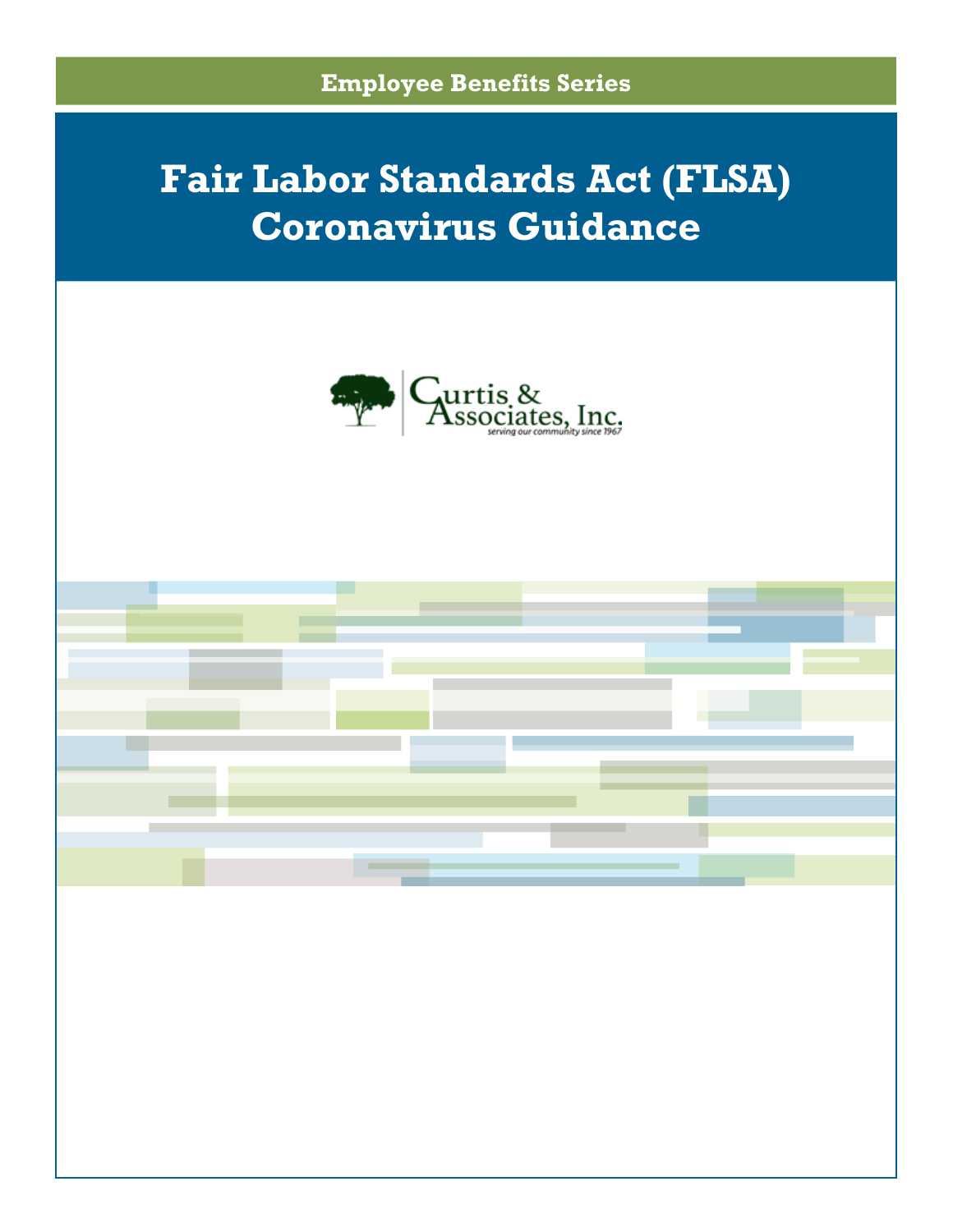In light of the spread of COVID-19 in the United States, the Department of Labor (DOL) has published answers to frequently asked questions on how employers can stay in compliance with the federal Fair Labor Standards Act (FLSA), which regulates wage and hour conditions for employees.

When responding to pandemics or other public health emergencies, employers must be aware of the effects these events can have on wages and hours worked under the FLSA. The guidance offered by these answers provides information on common issues employers may face, and will be particularly useful for those who are considering teleworking as a prevention strategy, or those dealing with personnel shortages.

## **DOL FAQS: COVID-19 AND THE FLSA**

### *How many hours is an employer obligated to pay an hourly paid employee who works a partial week because the employer's business closed?*

The FLSA generally applies to hours actually worked. It does not require employers who are unable to provide work to nonexempt employees to pay them for hours the employees would have otherwise worked.

### *If an employer directs salaried, exempt employees to take vacation (or leave bank deductions) or leave without pay during office closures due to influenza, pandemic, or other public health emergency, does this impact the employee's exempt status?*

Exempt, salaried employees generally must receive their full salary in any week in which they perform any work, subject to certain very limited exceptions. The FLSA does not require employer-provided vacation time. Where an employer offers a bona fide benefits plan or vacation time to its employees, there is no prohibition on an employer requiring that such accrued leave or vacation time be taken on a specific day(s). Further, this will not affect the employee's salary basis of payment so long as the employee still receives in payment an amount equal to the employee's guaranteed salary. However, an employee will not be considered paid "on a salary basis" if deductions from the predetermined compensation are made for absences occasioned by the office closure during a week in which the employee performs any work. Exempt salaried employees are not required to be paid their salary in weeks in which they perform no work.

Therefore, a private employer may direct exempt staff to take vacation or debit their leave bank account in the case of an office closure, whether for a full or partial day, provided the employees receive in payment an amount equal to their guaranteed salary. In the same scenario, an exempt employee who has no accrued benefits in the leave bank account, or has limited accrued leave and the reduction would result in a negative balance in the leave bank account, still must receive the employee's guaranteed salary for any absence(s) occasioned by the office closure in order to remain exempt. For more information, see WHD Opinion Letter [FLSA2005-41.](https://www.dol.gov/sites/dolgov/files/WHD/legacy/files/2005_10_24_41_FLSA.pdf)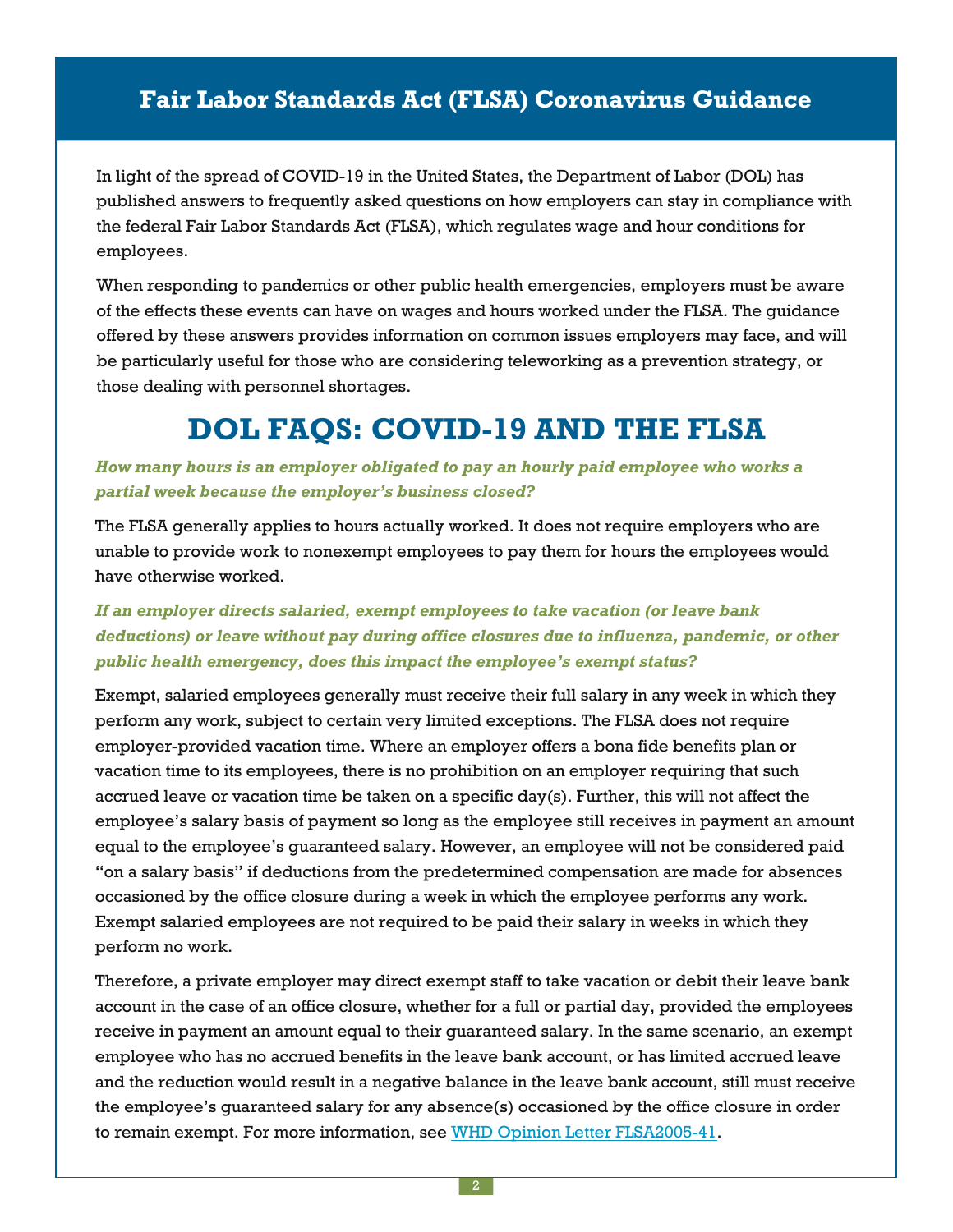#### *What are an employer's obligations to an employee who is under government-imposed quarantine?*

The DOL encourages employers to be accommodating and flexible with workers impacted by government-imposed quarantines. Employers may offer alternative work arrangements, such as teleworking, and additional paid time off to such employees.

#### *How many hours per day or per week can an employee work?*

The [FLSA](https://uscode.house.gov/view.xhtml?path=/prelim@title29/chapter8&edition=prelim) does not limit the number of hours per day or per week that employees aged 16 years and older can be required to work.

#### *Can an employee be required to perform work outside the employee's job description?*

Yes. The FLSA does not limit the types of work employees age 18 and older may be required to perform. However, there are [restrictions](https://www.youthrules.dol.gov/know-the-limits/index.htm) on what work employees under the age of 18 can do. This is true whether or not the work asked of the employee is listed in the employee's job description.

As part of your pre-influenza, pandemic, or other public health emergency planning, you may want to consult your human resource specialists if you expect to assign employees work outside their job description during a pandemic or other public health emergency. You may also wish to consult bargaining unit representatives if you have a union contract.

#### *If individuals volunteer for a public agency, are they entitled to compensation?*

Individuals who volunteer their services to a public agency (such as a state, parish, city or county government) in an emergency capacity are not considered employees due compensation under the FLSA if they:

- Perform such services for civic, charitable or humanitarian reasons without promise, expectation, or receipt of compensation (the volunteer performing such service may, however, be paid expenses, reasonable benefits or a nominal fee to perform such services);
- Offer their services freely and without coercion, direct or implied; and
- Are not otherwise employed by the same public agency to perform the same services as those for which they propose to volunteer.

#### *If individuals volunteer to a private, not-for-profit organization, are they entitled to compensation?*

Individuals who volunteer their services in an emergency relief capacity to private not-for-profit organizations for civic, religious or humanitarian objectives, without contemplation or receipt of compensation, are not considered employees due compensation under the FLSA. However, employees of such organizations may not volunteer to perform on an uncompensated basis the same services they are employed to perform.

Where employers are requested to furnish their services, including their employees', in emergency circumstances under Federal, state or local general police powers, the employer's employees will be considered employees of the government while rendering such services. No hours spent on the disaster relief services are counted as hours worked for the employer under the FLSA.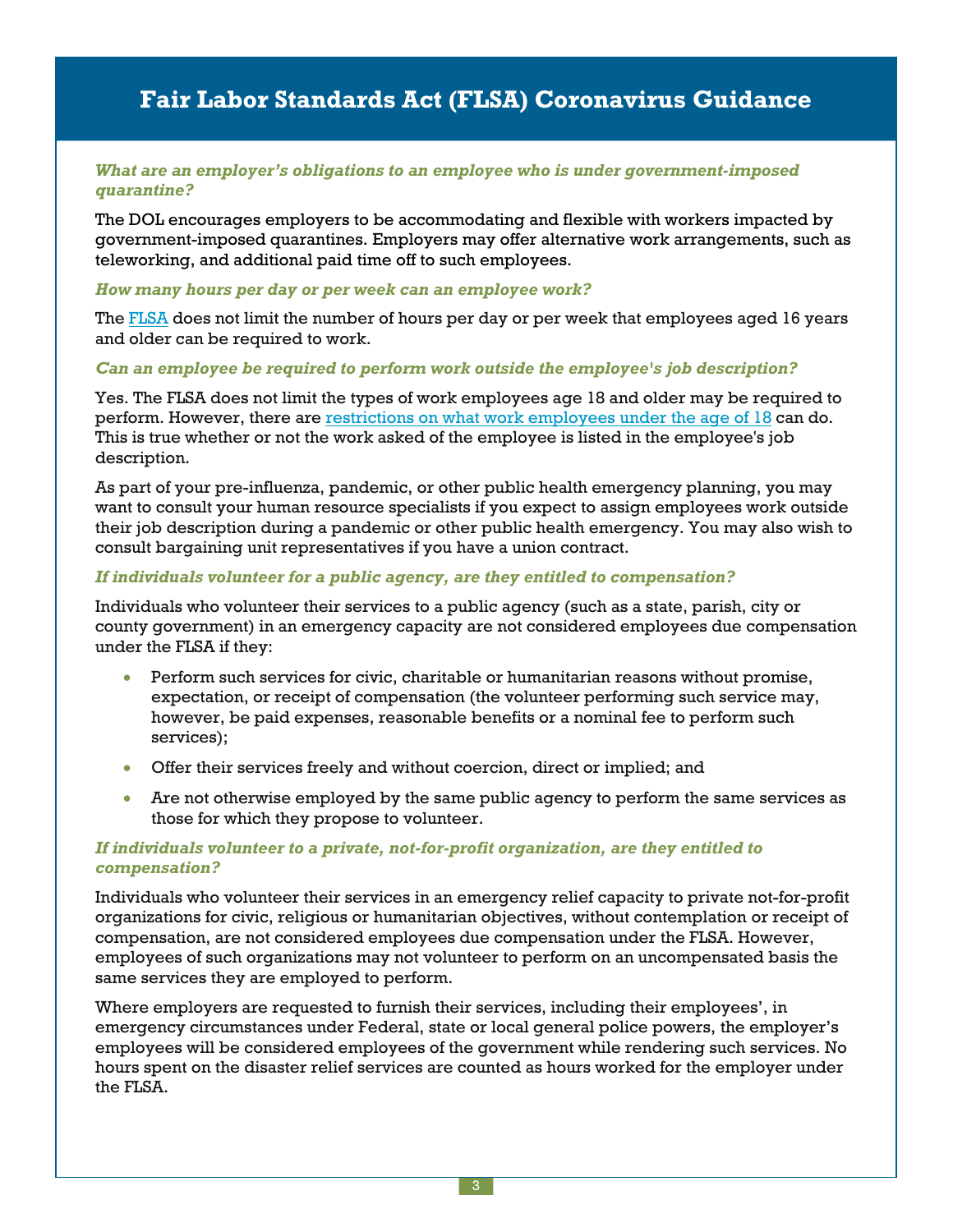### *May an employer encourage or require employees to telework (i.e., work from an alternative location such as home) as an infection control strategy?*

Yes. An employer may encourage or require employees to telework as an infection-control or prevention strategy, including based on timely information from public health authorities about pandemics, public health emergencies, or other similar conditions. Telework also may be a reasonable accommodation.

Of course, employers must not single out employees either to telework or to continue reporting to the workplace on a basis prohibited by any of the EEO laws. (See the U.S. Equal Employment Opportunity Commission's publication, Work at [Home/Telework](http://www.eeoc.gov/facts/telework.html) as a Reasonable [Accommodation,](http://www.eeoc.gov/facts/telework.html) for additional information.)

#### *Do employers have to pay employees their same hourly rate or salary if they work at home?*

If telework is being provided as a reasonable accommodation for a qualified individual with a disability, or if required by a union or employment contract, then you must pay the same hourly rate or salary.

If this is not the case and you do not have a union contract or other employment contracts, under the FLSA employers generally have to pay employees only for the hours they actually work, whether at home or at the employer's office. However, the FLSA requires employers to pay nonexempt workers at least the minimum wage for all hours worked, and at least time and one half the regular rate of pay for hours worked in excess of 40 in a workweek. Salaried exempt employees generally must receive their full salary in any week in which they perform any work, subject to certain very limited exceptions.

If the Service [Contract](https://www.dol.gov/agencies/whd/government-contracts/service-contracts) Act (SCA) or state or local laws regulating the payment of wages also apply, nothing in the FLSA or its regulations or interpretations overrides or nullifies any higher standards provided by such other laws or authority. (See the U.S. Department of Labor, [Wage](https://www.dol.gov/agencies/whd/) and Hour [Division](https://www.dol.gov/agencies/whd/) for additional information on the SCA or call 1-866-487-9243.)

### *In the event an organization bars employees from working from their current place of business and requires them to work at home, will employers have to pay those employees who are unable to work from home?*

Under the FLSA, employers generally only have to pay employees for the hours they actually work, whether at home or at the employer's office. However, employers must pay at least the minimum wage for all hours worked, and at least time and one half the regular rate of pay for hours worked in excess of 40 in a workweek. Salaried exempt employees must receive their full salary in any week in which they perform any work, subject to certain very limited exceptions. (See the U.S. Department of Labor Wage and Hour [Division](https://www.dol.gov/agencies/whd/) for additional information or call 1- 866-487-9243 if you have questions.)

When not all employees can work from home, we encourage you to consider additional options to promote social distancing, such as staggered work shifts.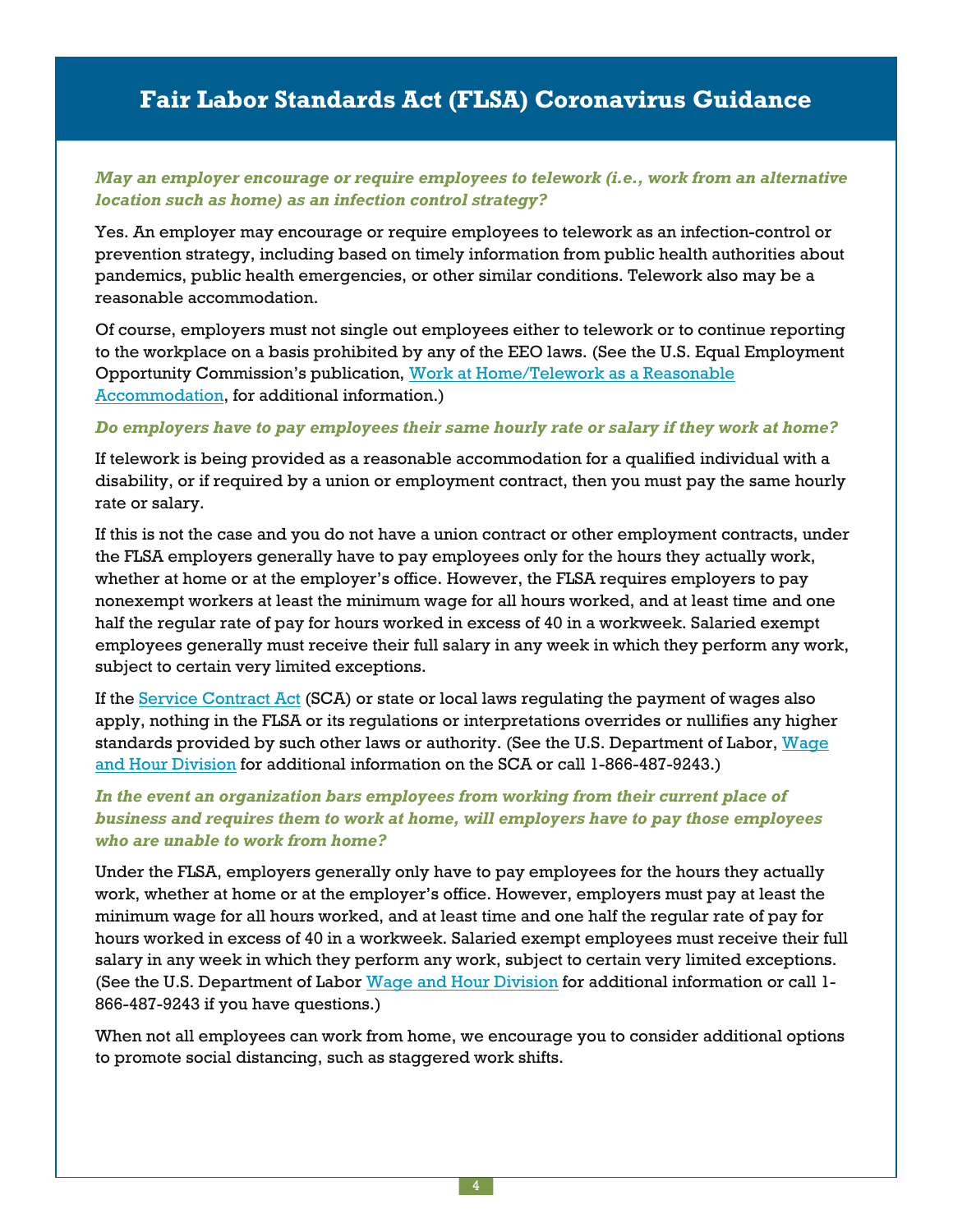### *Are businesses and other employers required to cover any additional costs that employees may incur if they work from home (internet access, computer, additional phone line, increased use of electricity, etc.)?*

Employers may not require employees who are covered by the FLSA to pay or reimburse the employer for such items that are business expenses of the employer if doing so reduces the employee's earnings below the required minimum wage or overtime compensation. (See the U.S. Department of Labor Wage and Hour [Division](https://www.dol.gov/agencies/whd/) for additional information or call 1-866-487- 9243 if you have questions.)

Employers may not require employees to pay or reimburse the employer for such items if telework is being provided to a qualified individual with a disability as a reasonable accommodation under the Americans with [Disabilities](http://www.eeoc.gov/policy/ada.html) Act. (See the U.S. Equal Employment Opportunity Commission's publication, Work at [Home/Telework](http://www.eeoc.gov/facts/telework.html) as a Reasonable [Accommodation,](http://www.eeoc.gov/facts/telework.html) for additional information.)

### *Do OSHA's regulations and standards apply to the home office? Are there any other Federal laws employers need to worry about if employees work from home?*

The Department of Labor's Occupational Safety and Health Administration (OSHA) does not have any regulations regarding telework in home offices. The agency issued a directive in February 2000 stating that the agency will not conduct inspections of employees' home offices, will not hold employers liable for employees' home offices, and does not expect employers to inspect the home offices of their employees. If OSHA receives a complaint about a home office, the complainant will be advised of OSHA's policy. If an employee makes a specific request, OSHA may informally let employers know of complaints about home office conditions, but will not follow-up with the employer or employee.

Employers who are required to keep records of work-related injuries and illnesses will continue to be responsible for keeping such records for injuries and illnesses occurring in a home office.

The FLSA and its implementing regulations do not prevent employers from implementing telework or other flexible work arrangements allowing employees to work from home. Employers would still be required to maintain an accurate record of hours worked for all employees, including those participating in telework or other flexible work arrangements; and to pay no less than the minimum wage for all hours worked and to pay at least one and one-half times the employee's regular rate of pay for all hours worked over 40 in a workweek to nonexempt employees.

Employers are encouraged to work with their employees to establish hours of work for employees who telework and a mechanism for recording each teleworking employee's hours of work. Nonexempt employees must receive the required minimum wage and overtime pay free and clear. This means that when a covered employee is required to provide the tools and equipment (e.g., computer, internet connection, facsimile machine, etc.) needed for telework, the cost of providing the tools and equipment may not reduce the employee's pay below that required by the FLSA. (See the U.S. Department of Labor Wage and Hour [Division](https://www.dol.gov/agencies/whd/) for additional information or call 1-866-487-9243 if you have questions.)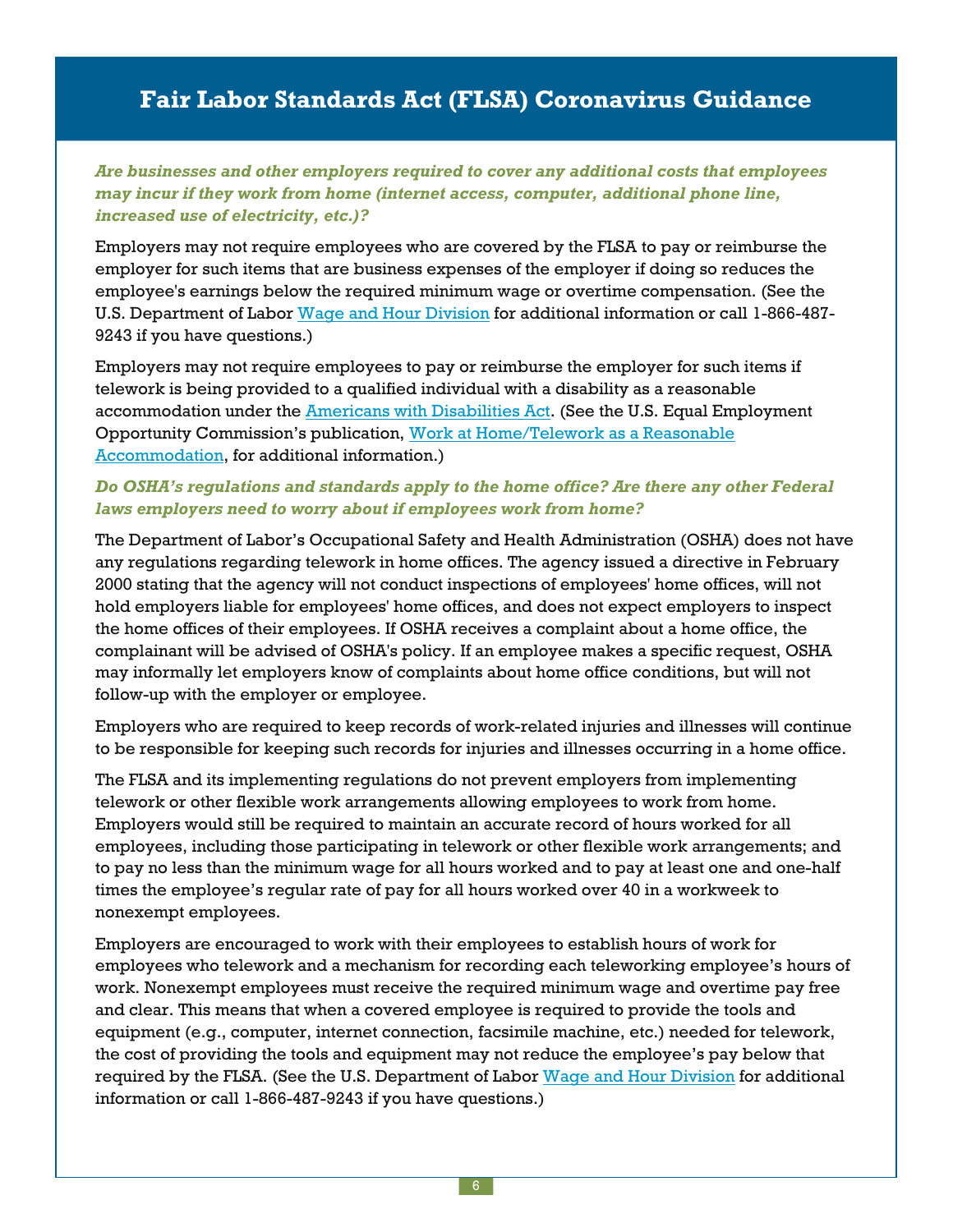Under the Americans with [Disabilities](http://www.eeoc.gov/policy/ada.html) Act, telework could be a reasonable accommodation the employer would need to provide to a qualified individual with a disability, barring any undue hardship. However, an employer may instead offer alternative accommodations as long as they would be effective. (See the U.S. Equal Employment Opportunity Commission's publication, Work at Home/Telework as a Reasonable [Accommodation,](http://www.eeoc.gov/facts/telework.html) for additional information.)

### *In the event an employer brings on temporary employees from a staffing agency to supplement its workforce due to staffing shortages, is the employer liable if the temporary employees are not paid in accordance with the wage requirements of the FLSA?*

Under the FLSA, an employee may be employed by one or more individuals or entities. If one or more of these employers are deemed joint employers, they may both be responsible—and jointly and severally liable—for the employee's required minimum wage and overtime pay.

The U.S. Department of Labor recently updated and revised its regulations providing guidance regarding joint employer status under the FLSA. The final rule provides updated guidance for determining joint employer status when an employee performs work for his or her employer that simultaneously benefits another individual or entity. The effective date of the final rule is **March 16, 2020**. For more information please visit: [https://www.dol.gov/agencies/whd/flsa/2020-joint](https://www.dol.gov/agencies/whd/flsa/2020-joint-employment)[employment](https://www.dol.gov/agencies/whd/flsa/2020-joint-employment).